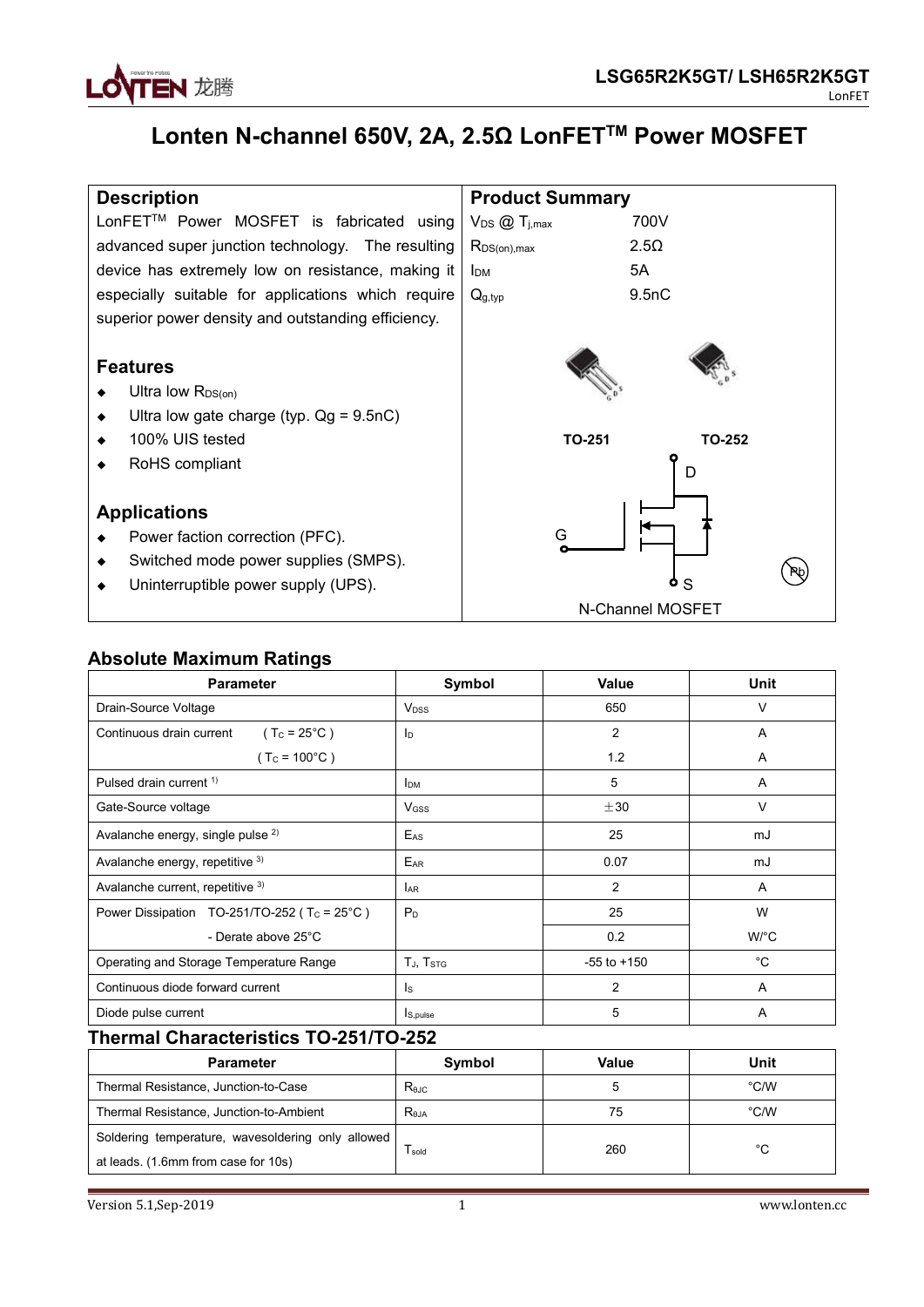

## **Package Marking and Ordering Information**

| <b>Device</b> | Device Package | <b>Marking</b> | Units/Tube     | Units/Real |
|---------------|----------------|----------------|----------------|------------|
| LSG65R2K5GT   | TO-252         | LSG65R2K5GT    |                | 2500       |
| LSH65R2K5GT   | TO-251         | LSH65R2K5GT    | 70<br><u>_</u> |            |

## **Electrical Characteristics** T<sub>c</sub> = 25°C unless otherwise noted

| <b>Parameter</b>                 | Symbol                        | <b>Test Condition</b>                         | Min.                     | Typ.                     | Max.                     | Unit   |
|----------------------------------|-------------------------------|-----------------------------------------------|--------------------------|--------------------------|--------------------------|--------|
| <b>Static characteristics</b>    |                               |                                               |                          |                          |                          |        |
| Drain-source breakdown voltage   | <b>BV</b> <sub>DSS</sub>      | $V_{GS} = 0 V$ , $I_D = 0.25$ mA              | 650                      | $\blacksquare$           | $\blacksquare$           | V      |
| Gate threshold voltage           | $V_{\text{GS(th)}}$           | $V_{DS} = V_{GS}$ , I <sub>D</sub> =0.25mA    | 2.5                      | 3.5                      | 4.5                      | $\vee$ |
| Drain cut-off current            | <b>l</b> <sub>DSS</sub>       | V <sub>DS</sub> =650 V, V <sub>GS</sub> =0 V, |                          |                          |                          | μA     |
|                                  |                               | $T_i = 25^{\circ}C$                           | $\overline{a}$           | $\overline{a}$           | $\mathbf{1}$             |        |
|                                  |                               | $T_i = 125^{\circ}C$                          | $\overline{a}$           | 10                       | $\overline{a}$           |        |
| Gate leakage current, Forward    | <b>I</b> GSSF                 | VGS=30 V, VDS=0 V                             | $\overline{a}$           | $\overline{a}$           | 50                       | nA     |
| Gate leakage current, Reverse    | <b>I</b> GSSR                 | $V_{GS}$ =-30 V, V <sub>DS</sub> =0 V         | $\overline{\phantom{a}}$ | $\overline{\phantom{a}}$ | $-50$                    | nA     |
| Drain-source on-state resistance | $R_{DS(on)}$                  | $V_{GS}$ =10 V, $I_D$ =1 A                    | $\overline{a}$           |                          |                          |        |
|                                  |                               | $T_i = 25^{\circ}C$                           | $\overline{a}$           | 2.2                      | 2.5                      | Ω      |
|                                  |                               | $T_i = 150^{\circ}C$                          | $\overline{\phantom{a}}$ | 5.7                      | $\overline{\phantom{a}}$ |        |
| Gate resistance                  | R <sub>G</sub>                | f=1 MHz, open drain                           | $\overline{\phantom{a}}$ | 9                        | $\overline{\phantom{a}}$ | Ω      |
| <b>Dynamic characteristics</b>   |                               |                                               |                          |                          |                          |        |
| Input capacitance                | $C_{iss}$                     | $V_{DS}$ = 100 V, $V_{GS}$ = 0 V,             | $\overline{a}$           | 127                      | $\overline{a}$           |        |
| Output capacitance               | $C_{\text{oss}}$              | $f = 250$ kHz                                 | $\overline{\phantom{a}}$ | 6.8                      | $\overline{\phantom{a}}$ | pF     |
| Reverse transfer capacitance     | $C_{\text{rss}}$              |                                               | $\overline{\phantom{0}}$ | 1.2                      | $\overline{\phantom{a}}$ |        |
| Turn-on delay time               | $t_{d(on)}$                   | $V_{DD} = 300V, I_D = 1A$                     | $\overline{a}$           | 16                       | $\overline{\phantom{a}}$ |        |
| Rise time                        | $t_{r}$                       | $RG$ = 25 $\Omega$ , V <sub>GS</sub> =10V     | $\overline{\phantom{a}}$ | 22                       | $\overline{\phantom{a}}$ | ns     |
| Turn-off delay time              | $t_{\text{d(off)}}$           |                                               | $\overline{a}$           | 32                       | $\overline{a}$           |        |
| Fall time                        | $t_{\rm f}$                   |                                               | $\overline{\phantom{a}}$ | 17                       | $\overline{\phantom{a}}$ |        |
| Gate charge characteristics      |                               |                                               |                          |                          |                          |        |
| Gate to source charge            | $\mathsf{Q}_{\text{gs}}$      | $V_{DD} = 480 V, I_D = 1A,$                   | $\overline{\phantom{a}}$ | 2.7                      | $\overline{\phantom{a}}$ |        |
| Gate to drain charge             | $\mathbf{Q}_{gd}$             | $V$ <sub>GS</sub> =0 to 10 V                  | $\overline{\phantom{0}}$ | 4.8                      | $\overline{\phantom{a}}$ | nC     |
| Gate charge total                | $Q_{g}$                       |                                               | $\overline{a}$           | 9.5                      | $\overline{\phantom{a}}$ |        |
| Gate plateau voltage             | $\mathsf{V}_{\text{plateau}}$ |                                               | $\overline{\phantom{a}}$ | 6                        | $\overline{\phantom{a}}$ | V      |
| Reverse diode characteristics    |                               |                                               |                          |                          |                          |        |
| Diode forward voltage            | $V_{SD}$                      | $V_{GS}=0 V$ , IF=1A                          | $\overline{\phantom{a}}$ | 1.0                      | $\overline{\phantom{a}}$ | V      |
| Reverse recovery time            | $t_{rr}$                      | $V_R = 50 V, I_F = 2A,$                       | $\overline{\phantom{a}}$ | 178                      | $\overline{\phantom{a}}$ | ns     |
| Reverse recovery charge          | $\mathsf{Q}_\mathsf{rr}$      | $dl_F/dt = 100$ A/ $\mu$ s                    | $\overline{a}$           | 0.7                      | ÷,                       | μC     |
| Peak reverse recovery current    | $I_{\text{rrm}}$              |                                               | $\overline{a}$           | 8                        | $\overline{a}$           | Α      |

Notes:

1. Limited by maximum junction temperature, maximum duty cycle is 0.75.

2.  $I_{AS}$  = 1A,  $V_{DD}$  = 60V, Starting T<sub>j</sub> = 25°C.

3. Repetitive Rating: Pulse width limited by maximum junction temperature.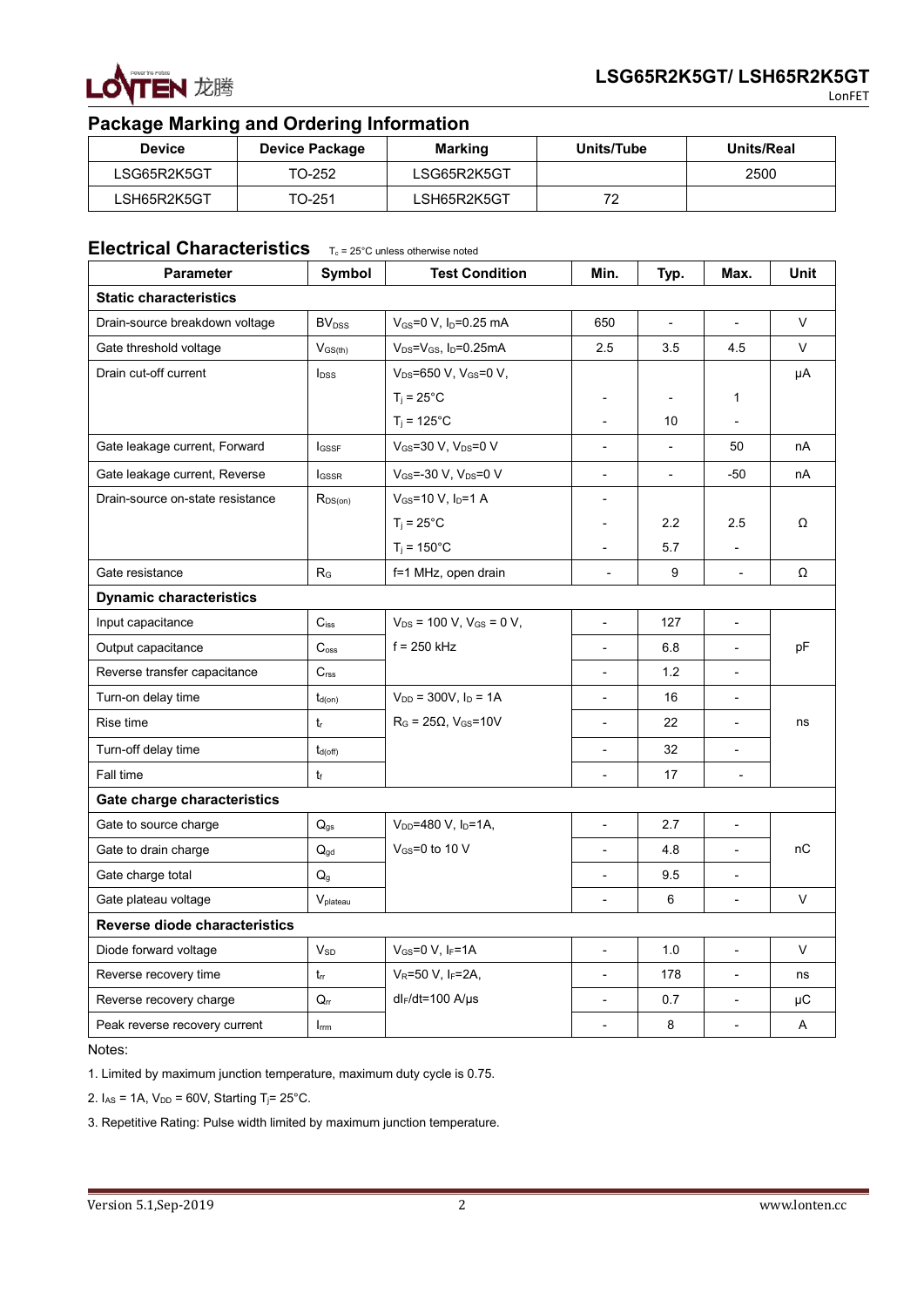

## **Electrical Characteristics Diagrams**



Figure 3. On-Resistance Variation vs. Drain Current Figure 4. Threshold Voltage vs. Temperature



Figure 5. Breakdown Voltage vs. Temperature Figure 6. On-Resistance vs. Temperature







Gate−source voltage V<sub>GS</sub> (V)





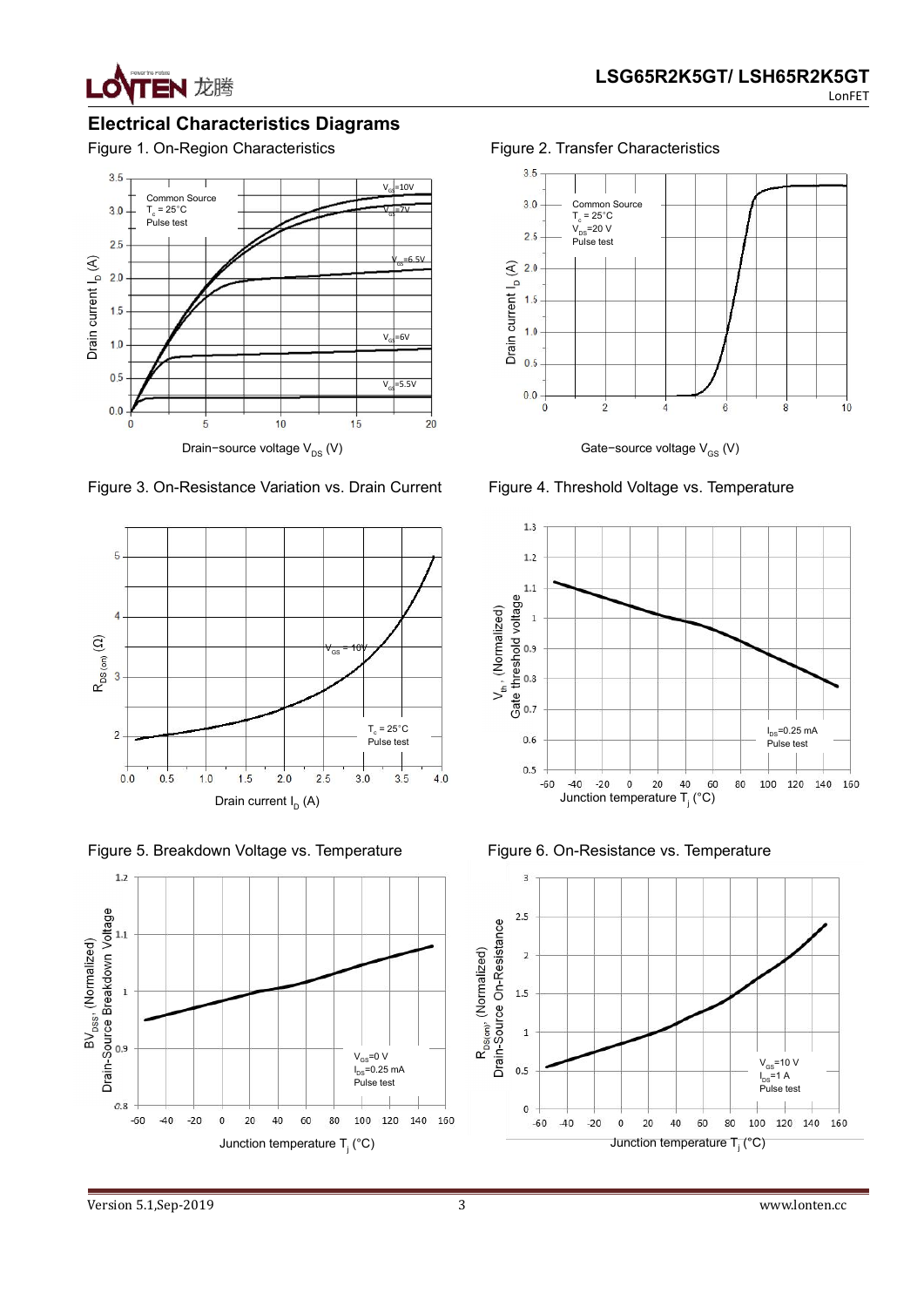













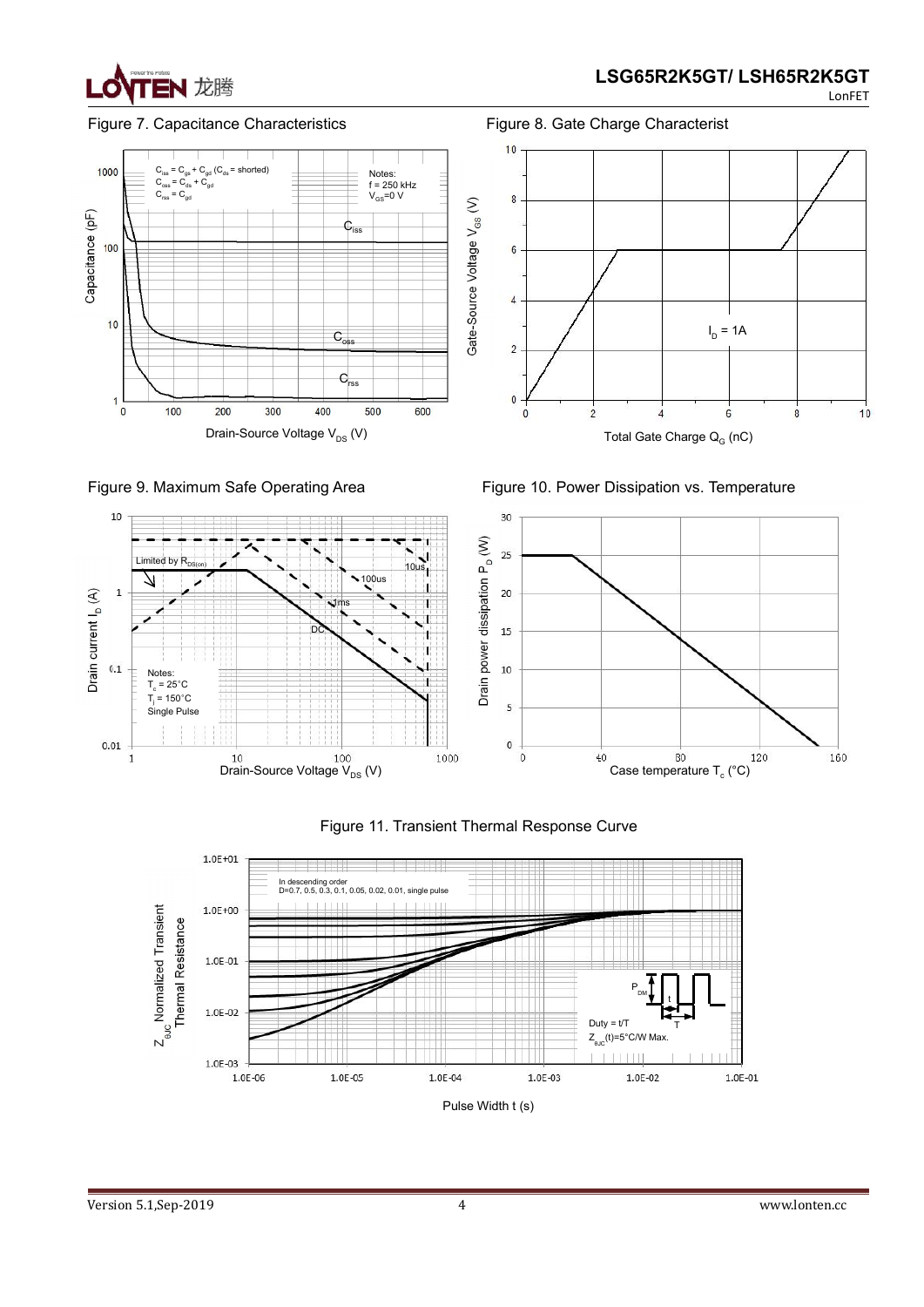

## **Gate Charge Test Circuit & Waveform**



## **Switching Test Circuit & Waveforms**



### **Unclamped Inductive Switching Test Circuit & Waveforms**

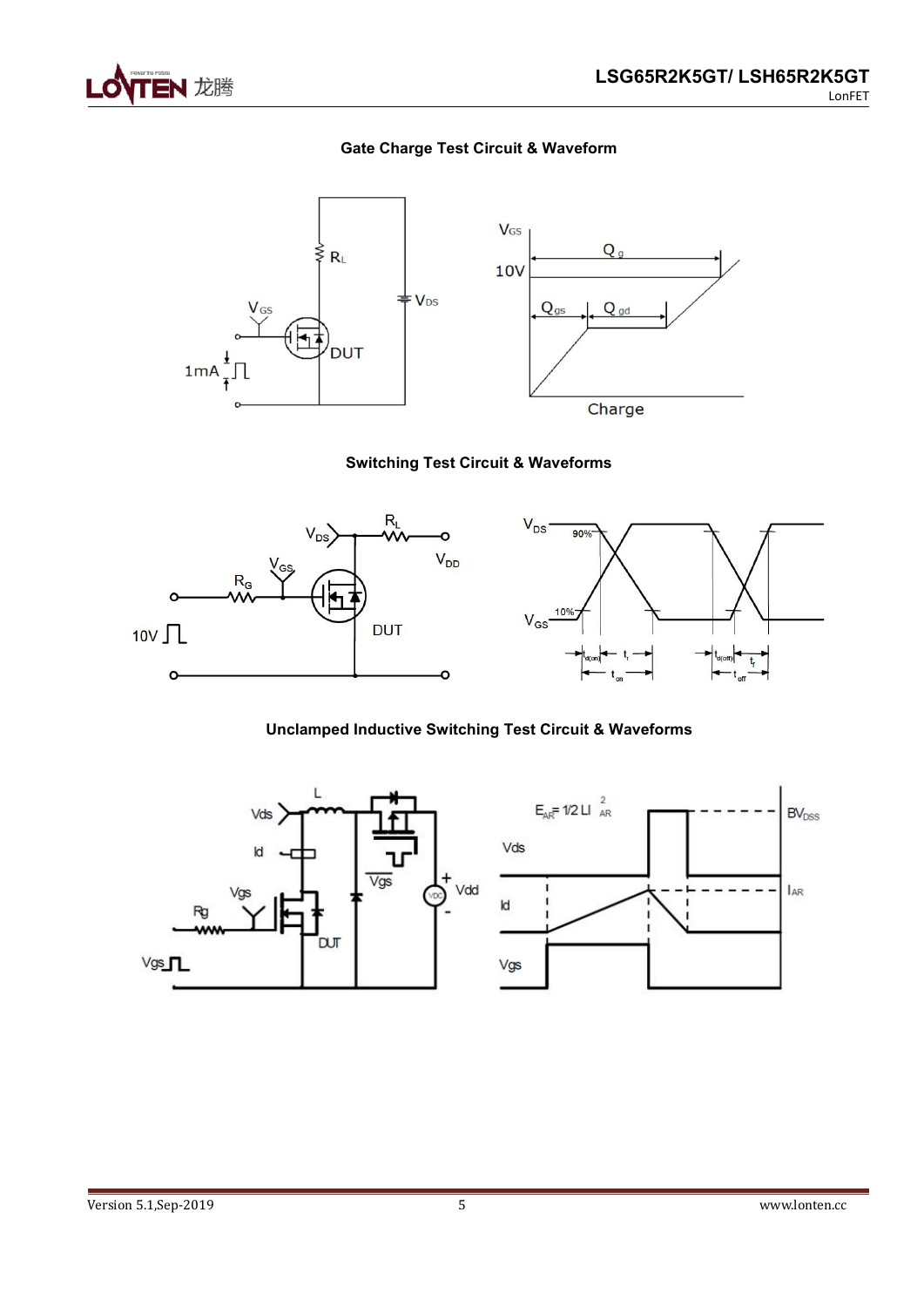

#### **Mechanical Dimensions for TO-251**



| <b>COMMON DIMENSIONS</b> |            |            |       |  |
|--------------------------|------------|------------|-------|--|
| SYMBOL                   |            | <b>MM</b>  |       |  |
|                          | <b>MIN</b> | <b>NOM</b> | MAX   |  |
| A                        | 2.20       | 2.30       | 2.38  |  |
| A2                       | 0.97       | 1.07       | 1.17  |  |
| b                        | 0.68       | 0.78       | 0.90  |  |
| b2                       | 0.00       | 0.04       | 0.10  |  |
| b2'                      | 0.00       | 0.04       | 0.10  |  |
| b <sub>3</sub>           | 5.20       | 5.33       | 5.46  |  |
| $\mathbf c$              | 0.43       | 0.53       | 0.61  |  |
| D                        | 5.98       | 6.10       | 6.22  |  |
| D <sub>1</sub>           |            | 5.30REF    |       |  |
| E                        | 6.40       | 6.60       | 6.73  |  |
| E1                       | 4.63       |            |       |  |
| e                        |            | 2.286BSC   |       |  |
| н                        | 16.22      | 16.52      | 16.82 |  |
| L1                       | 9.15       | 9.40       | 9.65  |  |
| L <sub>3</sub>           | 0.88       | 1.02       | 1.28  |  |
| L <sub>5</sub>           | 1.65       | 1.80       | 1.95  |  |

### **TO-251 Part Marking Information**

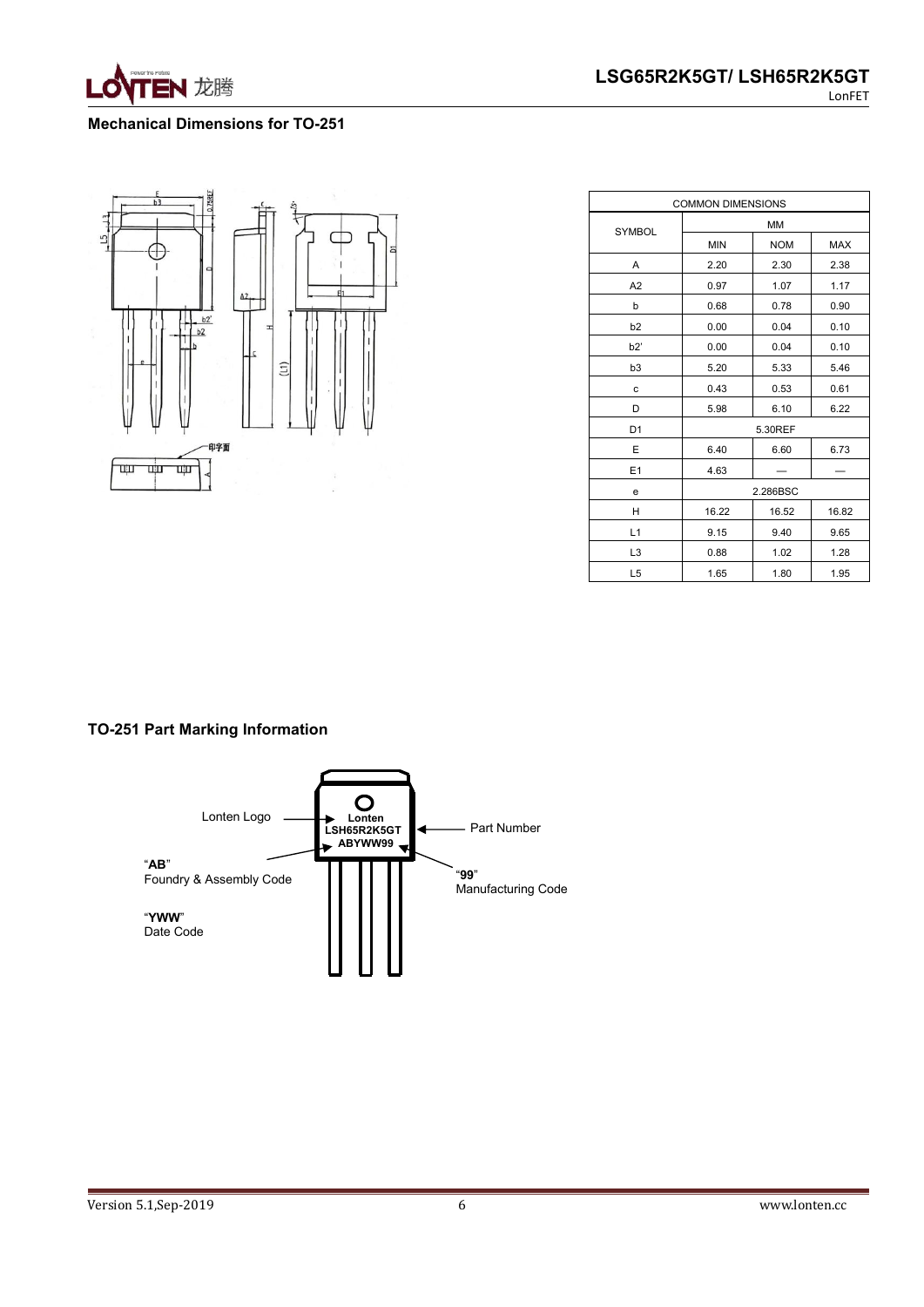

#### **Mechanical Dimensions for TO-252**



|                | <b>COMMON DIMENSIONS</b> |            |             |  |
|----------------|--------------------------|------------|-------------|--|
| SYMBOL         |                          | mm         |             |  |
|                | <b>MIN</b>               | <b>NOM</b> | <b>MAX</b>  |  |
| A              | 2.20                     | 2.30       | 2.38        |  |
| A <sub>1</sub> | 0.00                     |            | 0.20        |  |
| A2             | 0.97                     | 1.07       | 1.17        |  |
| b              | 0.68                     | 0.78       | 0.90        |  |
| b <sub>3</sub> | 5.20                     | 5.33       | 5.46        |  |
| $\mathbf c$    | 0.43                     | 0.53       | 0.61        |  |
| D              | 5.98                     | 6.10       | 6.22        |  |
| D <sub>1</sub> |                          | 5.30REF    |             |  |
| E              | 6.40                     | 6.60       | 6.73        |  |
| E <sub>1</sub> | 4.63                     |            |             |  |
| e              | 2.286BSC                 |            |             |  |
| H              | 9.40                     | 10.10      | 10.50       |  |
| L              | 1.38                     | 1.50       | 1.75        |  |
| L1             | 2.90REF                  |            |             |  |
| L2             |                          | 0.51BSC    |             |  |
| L <sub>3</sub> | 0.88                     |            | 1.28        |  |
| L4             | 0.50                     |            | 1.00        |  |
| L <sub>5</sub> | 1.65                     | 1.80       | 1.95        |  |
| θ              | $0^{\circ}$              |            | $8^{\circ}$ |  |

## **TO-252 Part Marking Information**